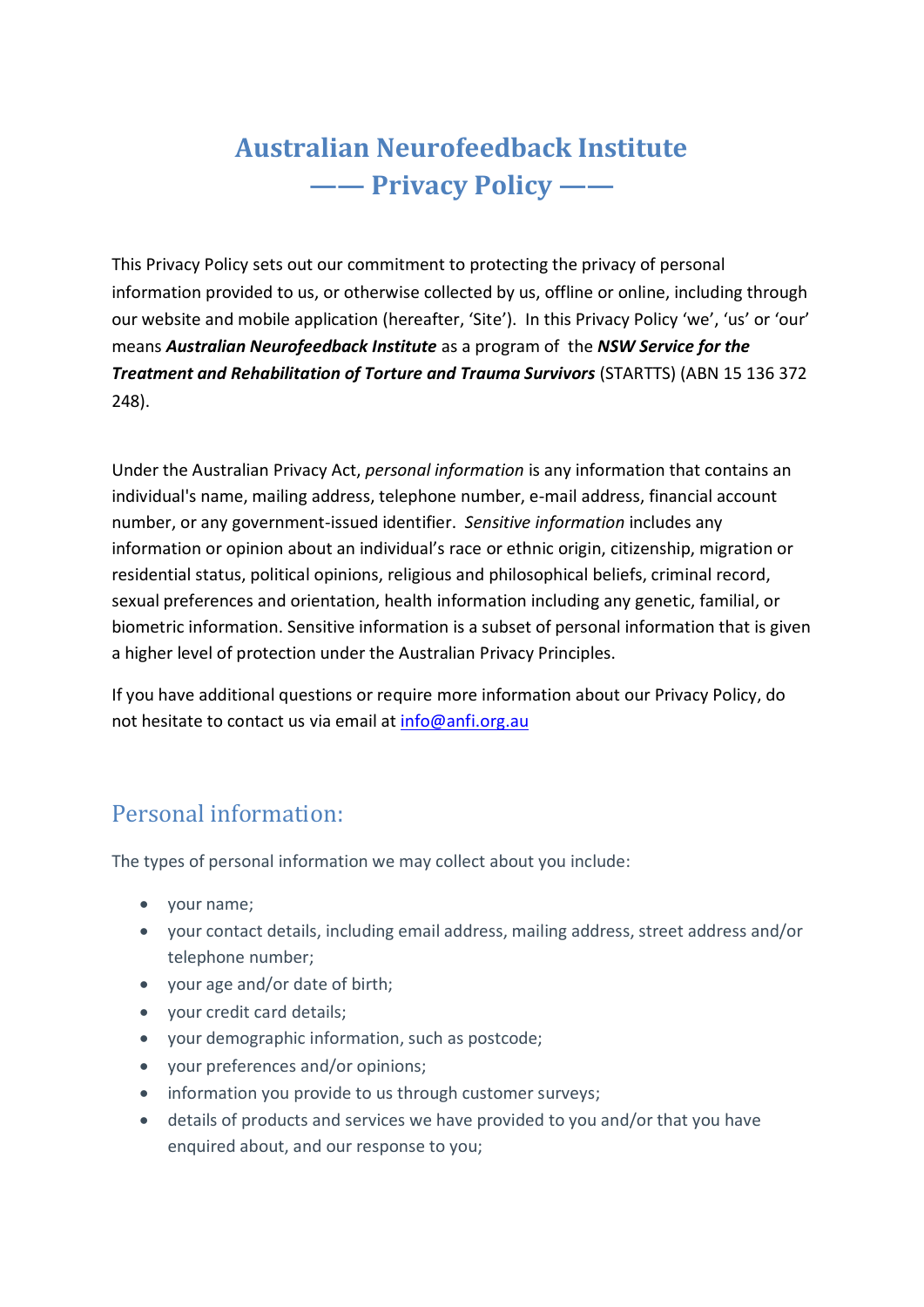- your browser session and geo-location data, device and network information, statistics on page views and sessions, acquisition sources, search queries and/or browsing behaviour;
- information about your access and use of our Site, including through the use of Internet cookies, your communications with our Site, the type of browser you are using, the type of operating system you are using and the domain name of your Internet service provider;
- additional personal information that you provide to us, directly or indirectly, through your use of our Site, associated applications, associated social media platforms and/or accounts from which you permit us to collect information; and
- any other personal information requested by us and/or provided by you or a third party.

## Collection and use of personal information

We may collect these types of personal information directly from you, or from third parties—such through referrals from relevant medical practitioners and authorities.

We may collect, hold, use and disclose personal information for the following purposes:

- to verify your identity
- to enable you to access and use our Site, associated applications and associated social media platforms;
- to contact and communicate with you;
- for internal record keeping and administrative purposes;
- to process any purchases of services that you may make through this site, including charging, billing and collecting debts;
- for analytics, market research and business development, including to operate and improve our Site, associated applications and associated social media platforms;
- respond to any queries or feedback that you may have;
- to offer additional benefits to you;
- for advertising and marketing, including to send you promotional information about our products and services and information about third parties that we consider may be of interest to you;
- to comply with our legal obligations and resolve any disputes that we may have.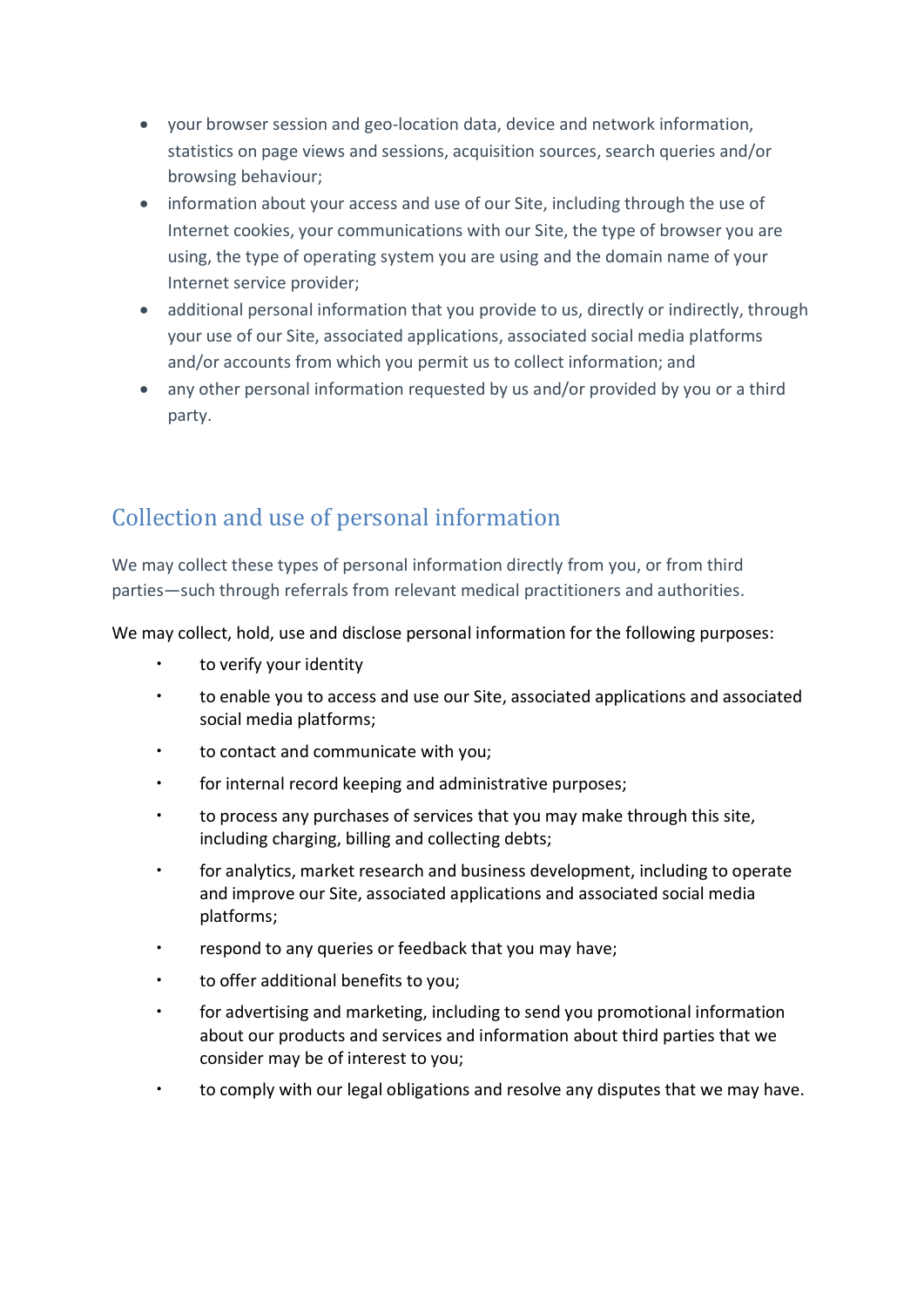# Disclosure of personal information to third parties

We may disclose personal information to:

- third party service providers for the purpose of enabling them to deliver their products/services that you requested through our website;
- credit reporting agencies, courts, tribunals and regulatory authorities, in the event you fail to pay for goods or services we have provided to you;
- courts, tribunals, regulatory authorities and law enforcement officers, as required by law, in connection with any actual or prospective legal proceedings, or in order to establish, exercise or defend our legal rights;
- third parties, including agents or sub-contractors, who assist us in providing information, products, services or direct marketing to you. This may include parties located, or that store data, outside of Australia;
- third parties to collect and process data, such as Google Analytics or other relevant businesses. This may include parties that store data outside of Australia for instance, Amazon Web Services (AWS).

Your personal information disclosed to the above organisations will only relate to this site, and we will take reasonable steps to ensure that these organisations are bound by confidentiality and privacy obligations in relation to the protection of your personal information.

### Your rights and controlling your personal information

**Choice and consent**: Please read this Privacy Policy carefully. By providing personal information to us, you consent to us collecting, holding, using and disclosing your personal information in accordance with this Privacy Policy. You do not have to provide personal information to us, however, if you do not, it may affect your use of this Site or the products and/or services offered on or through it.

**Information from third parties**: If we receive personal information about you from a third party, we will protect it as set out in this Privacy Policy. If you are a third party providing personal information about somebody else, you represent and warrant that you have such person's consent to provide the personal information to us.

**Restrict**: You may choose to restrict the collection or use of your personal information. If you have previously agreed to us using your personal information for direct marketing purposes, you may change your mind at any time by contacting us using the details below.

**Access**: You may request details of the personal information that we hold about you. An administrative fee may be payable for the provision of such information. In certain circumstances, as set out in the *Privacy Act 1988*, we may refuse to provide you with personal information that we hold about you.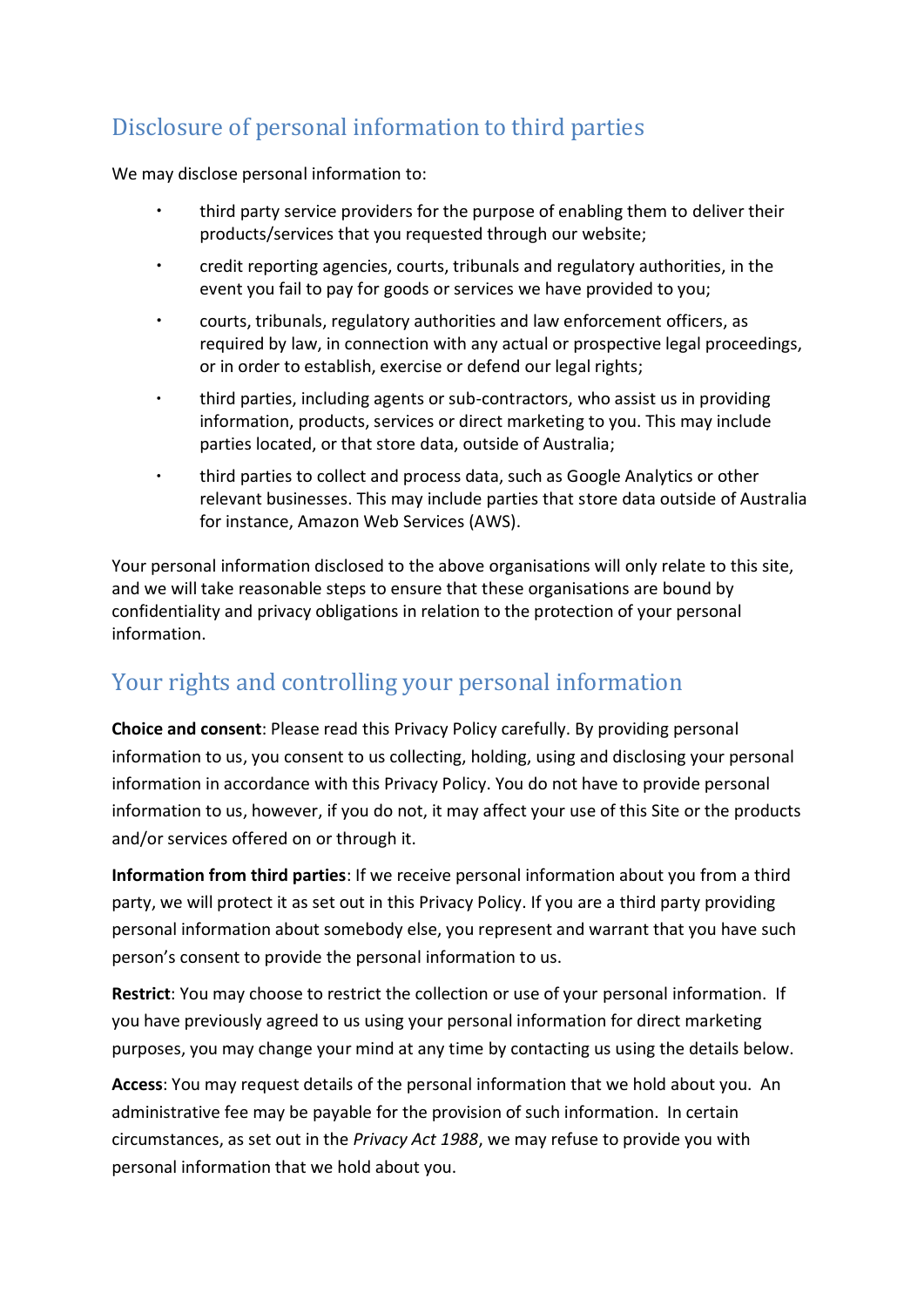**Correction**: If you believe that any information we hold about you is inaccurate, out of date, incomplete, irrelevant or misleading, please contact us using the details below. We will take reasonable steps to correct any information found to be inaccurate, incomplete, misleading or out of date.

**Complaints**: If you believe that we have breached the Australian Privacy Principles and wish to make a complaint, please contact us using the details below and provide us with full details of the alleged breach. We will promptly investigate your complaint and respond to you, in writing, setting out the outcome of our investigation and the steps we will take to deal with your complaint.

**Unsubscribe**: To unsubscribe from our e-mail database or opt-out of communications (including marketing communications), please contact us using the details below or opt-out using the opt-out facilities provided in the communication.

#### Storage and security

We are committed to ensuring that the personal information we collect is secure. In order to prevent unauthorised access or disclosure, we have put in place suitable physical, electronic and managerial procedures to safeguard and secure the personal information and protect it from misuse, interference, loss and unauthorised access, modification and disclosure.

We cannot guarantee the security of any information that is transmitted to or by us over the Internet. The transmission and exchange of information is carried out at your own risk. Although we take measures to safeguard against unauthorised disclosures of information, we cannot assure you that the personal information we collect will not be disclosed in a manner that is inconsistent with this Privacy Policy.

#### Cookies and web beacons

We may use cookies on our Site from time to time. Cookies are text files placed in your computer's browser to store your preferences. Cookies, by themselves, do not tell us your email address or other personally identifiable information. However, they do allow third parties, such as Google and Facebook, to cause our advertisements to appear on your social media and online media feeds as part of our retargeting campaigns. If and when you choose to provide our Site with personal information, this information may be linked to the data stored in the cookie.

We may use web beacons on our Site from time to time. Web beacons (also known as Clear GIFs) are small pieces of code placed on a web page to monitor the visitor's behaviour and collect data about the visitor's viewing of a web page. For example, web beacons can be